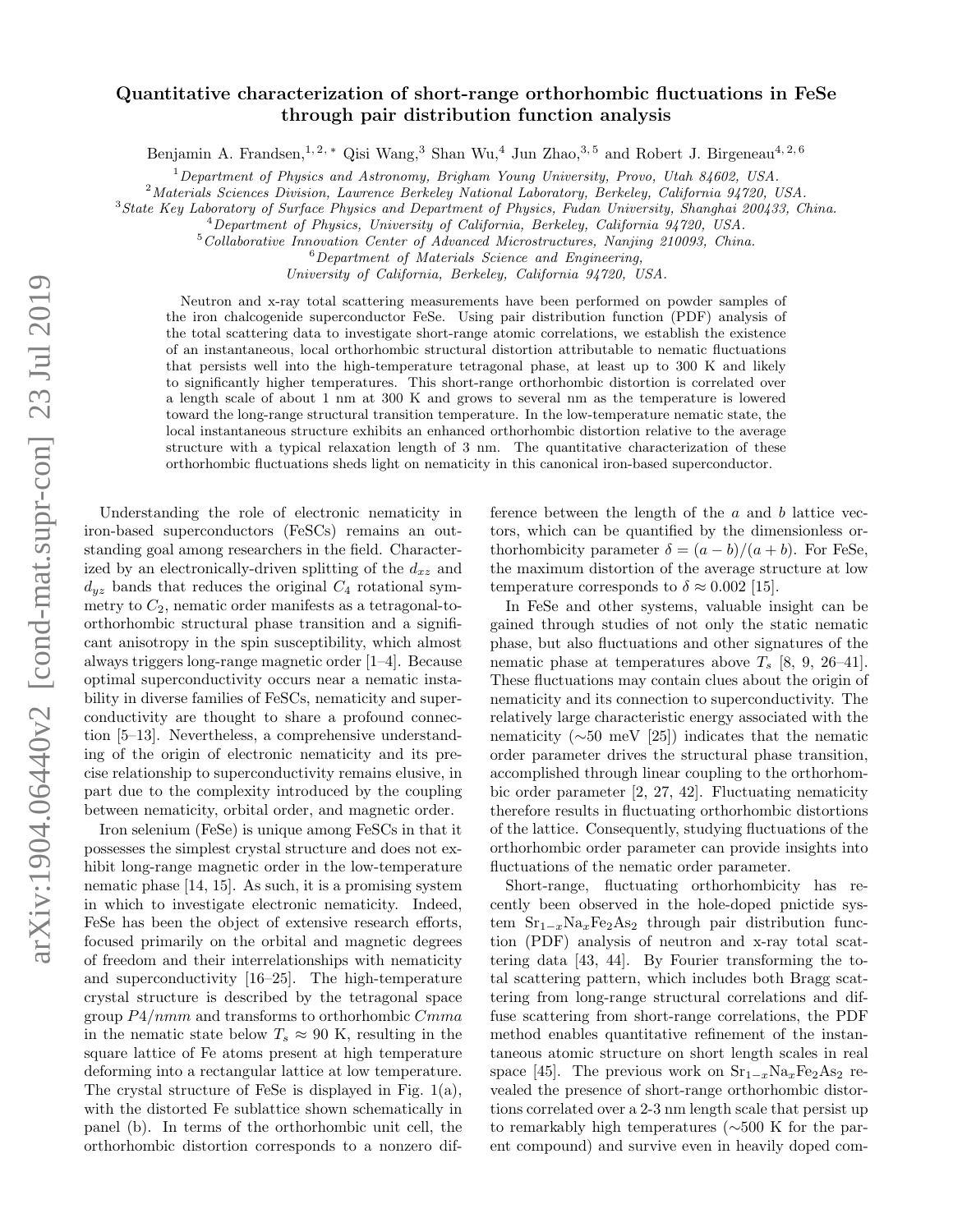

FIG. 1. (a) Crystal structure of FeSe, with Fe atoms shown in brown and Se atoms in turquoise. The solid lines show the unit cell of the orthorhombic structure (space group Cmma). (b) View of the distorted iron sublattice within each layer of the crystal structure. The solid rectangle represents the projection of the orthorhombic unit cell onto the Fe plane, while the dashed rhombus shows the distorted tetragonal unit cell. The black arrows indicate the strain directions leading to the distortion. The magnitude of the distortion has been exaggerated for clarity. The red and green arrows indicate the directions of a and b orthorhombic lattice vectors, respectively.

pounds exhibiting optimal superconductivity. However, the few published PDF studies of 11-type iron chalcogenide systems [46, 47] have not examined nematic fluctuations, leaving a gap in the experimental literature.

We address that need here by presenting a thorough PDF analysis of x-ray and neutron total scattering measurements of FeSe. We observe short-range, nanometer-scale orthorhombic distortions of the instantaneous structure at least up to room temperature, which grow in correlation length upon cooling and persist in the static nematic phase in the form of enhanced local orthorhombicity relative to the long-range distortion of the average structure. In addition to providing realspace confirmation and a quantitative characterization of enhanced orthorhombic fluctuations in FeSe, these results further establish the relevance of fluctuating nematicity across multiple families of FeSCs.

Single crystals of FeSe were grown under a permanent temperature gradient (∼400 ◦C to 330 ◦C) using KCl-AlCl<sub>3</sub> flux [24]. Samples with a total mass of 2 g were gently ground with a mortar and pestle inside an argonfilled glove box for 10 minutes to produce a powder used for neutron total scattering measurements. A second, identically prepared powder of mass 0.5 g, was produced for equivalent x-ray characterization.

The neutron total scattering measurements were performed on the General Materials Diffractometer (GEM), a time-of-flight instrument at the ISIS Neutron Source of Rutherford Appleton Laboratory [48]. The sample was placed in a closed cycle refrigerator to control the temperature. Scattering data were collected for 12 hours for each temperature point measured. The raw total scattering structure function  $S(Q)$  was reduced and transformed to the real-space PDF using the Gudrun package [49] installed on the beamline computers. A maximum momentum transfer of 35.0  $\AA^{-1}$  was used for the Fourier transform, corresponding to a real-space resolution of  $\pi/Q_{max} = 0.0898$  Å. Since the GEM instrument does not utilize energy analysis of the scattered beam, the experimental PDF data contain information about structural correlations on time scales as short as  $10^{-13}$  s.

The x-ray total scattering measurements were conducted on the Pair Distribution Function beamline (28- ID-1) at the National Synchrotron Light Source II located at Brookhaven National Laboratory. The incident beam had a wavelength of  $0.1867$  Å. Background and calibration measurements were performed according to standard protocols, as was also the case for the neutron PDF data. A Perkin-Elmer area detector was used to collect the raw diffraction data, which were then integrated, reduced, and transformed using the Fit2D [50] and xPDFsuite [51] software packages. The maximum momentum transfer used for the Fourier transform was 25.0 Å<sup>-1</sup>, leading to PDF data with somewhat lower real-space resolution  $(0.126 \text{ Å})$  compared to the neutron PDF data. Additionally, the low Q-space resolution at the x-ray beamline imposes a damping envelope on the real-space PDF data, restricting reliable data to below  $\sim$ 50 Å. Due to the high intensity of the x-ray beam, a collection time of 3 minutes per temperature point was sufficient, enabling a thorough study of the temperature dependence. Given the large energy scale of the incident x-rays compared to electronic energy scales, the x-ray PDF data reflect the true instantaneous atomic structure of the sample. The neutron and x-ray PDF data were analyzed and modeled using the DiffPy-CMI package [52]. All refinements were carried out on the Nyquist sampling grid.

We begin with the neutron PDF analysis. Due to the time required to obtain high-quality data, we focused on just two temperatures, 196 K (in the high-temperature tetragonal phase) and 23 K (deep in the nematic phase). A fit to the data at 23 K using the Cmma orthorhombic structural model and the nominal 1:1 composition is shown in Fig.  $2(a)$ , along with an x-ray PDF fit to be discussed subsequently. The refined orthorhombicity is  $\delta = 0.0023(2)$  as determined by a fit to the neutron data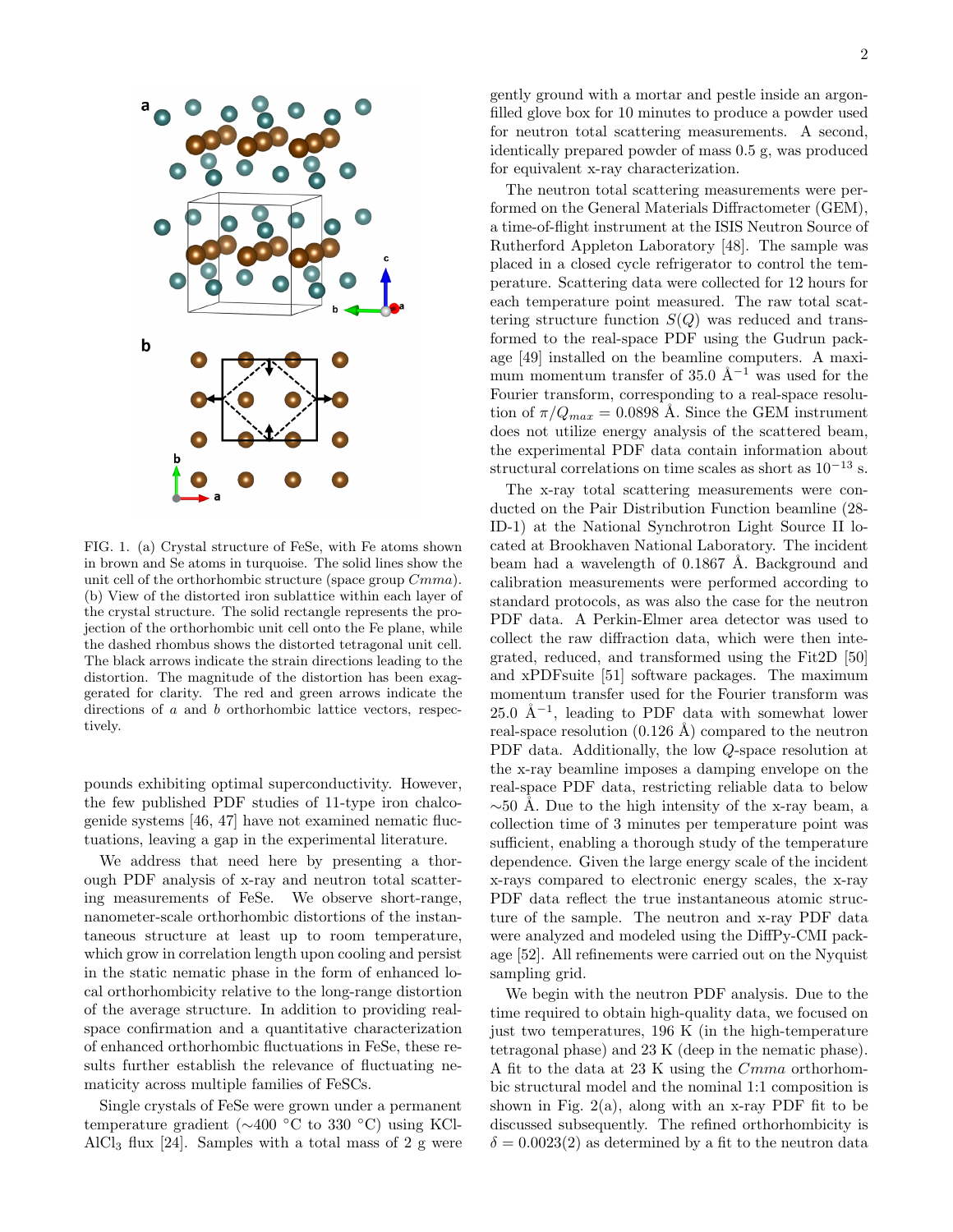

FIG. 2. (a) Fit to the neutron (top) and x-ray (bottom) PDF data using the orthorhombic structural model. The neutron and x-ray data were collected at 23 K and 6 K, respectively. The blue circles represent the data, the red curve the calculated PDF from the refined structural model, and the green curve the fit residual, offset vertically for clarity. (b) Refined orthorhombicity  $\delta$  determined as a function of the midpoint of the fitting range for the data collected at 196 K (orange squares) and 23 K (blue circles). The steady decrease of  $\delta$ to zero for the 196 K data reflects the short-range nature of the orthorhombic distortion at that temperature, while the plateau around 0.002 at high  $r_{mid}$  for the 23 K data indicates a long-range structural distortion. The horizontal dashed line indicates the magnitude of the low-temperature orthorhombic distortion in the average structure as determined by conventional Rietveld refinement. Error bars show the estimated standard deviations of the refined parameters. (c) Difference in  $R_w$  between the tetragonal and orthorhombic models as a function of fitting range for the data collected at 23 K (blue circles) and 196 K (orange squares).

over the range  $1.5 - 50 \text{ Å}$ , consistent with the expected value of ∼0.002 based on conventional Rietveld refinement. Refining the tetragonal model yields a poorer fit  $(R_w = 0.136$  compared to 0.129 for the orthorhombic model), confirming that the data are sufficient to resolve the orthorhombicity reliably. The estimated uncertainty of the  $R_w$  values is below 0.001 as determined by bootstrapping calculations, indicating that the difference between the two models is significant. Further details are provided in the Supplementary Information.

An equivalent refinement of the orthorhombic structural model against the data collected at 196 K yields a best-fit  $\delta$  that is very close to zero for a fitting range of  $1.5 - 50$  Å. This is not surprising, given that the longrange crystallographic structure of FeSe is tetragonal at this temperature. However, refining the same structural model over a shorter fitting range from  $1.5 - 21.5$  Å results in a large  $\delta$  of ~0.004. Additionally, refining the purely tetragonal model over the same range yields a significantly worse fit, with  $R_w = 0.128$  compared to 0.119 for the orthorhombic model. This indicates that the instantaneous local structure up to 21.5 Å is orthorhombically distorted, but when averaged over longer distances up to 50 Å, the distortion is greatly reduced. This local orthorhombicity is similar to that established by previous PDF measurements of  $Sr_{1-x}Na_xFe_2As_2$  [43, 44]. We attribute this local orthorhombic distortion to shortrange nematicity in the high-temperature phase of FeSe.

To examine the length scale of the short-range orthorhombicity at 196 K, we performed a series of refinements of the orthorhombic model over a sliding data window ranging from  $[1.5 \text{ Å} - 21.5 \text{ Å}]$  to  $[30.5 \text{ Å} - 50.5 \text{ Å}]$ in steps of  $1 \text{ Å}$ . The refined structural model for each fitting window represents the best-fit structure on that length scale. A width of  $20 \text{ Å}$  for the fitting ranges was chosen because this provides enough data to ensure robust convergence of the fits but is not such a wide range that it averages away any local structure. To reduce the correlation between fitting parameters, we enforced tetragonal symmetry of the atomic displacement parameters (ADPs) within the orthorhombic model, so that the only additional free parameter in the orthorhombic model relative to the tetragonal model was the orthorhombicity  $\delta$ . We refined  $\delta$  directly by parameterizing the in-plane lattice constants for the orthorhombic model as  $a = a_{mid}(1 + \delta)$  and  $b = a_{mid}(1 - \delta)$ , where  $a_{mid} = (a+b)/2$  is equivalent to the tetragonal inplane lattice constant. In addition, we refined the purely tetragonal model over the same fitting ranges to allow a comparison of the goodness of fit for each model.

The results of this procedure are displayed in Fig. 2(b) and (c). In panel (b), the orange squares represent the refined values of  $\delta$  at 196 K as a function of  $r_{\text{mid}}$ , the midpoint of the fitting range. At low  $r_{\text{mid}}$ ,  $\delta$  is quite large, exceeding even 0.002 corresponding to the long-range orthorhombic distortion at low temperature (shown as the dashed horizontal line). However,  $\delta$  steadily decreases as the fitting range increases, becoming statistically indistinguishable from zero for  $r_{\text{mid}}$  between 35 and 40 Å. Similarly, the orange squares in panel (c) show the difference in  $R_w$  obtained from the tetragonal and orthorhombic models; the higher this difference, the greater the improvement of the orthorhombic model over the tetragonal model. The difference in  $R_w$  approaches 0.01 for the  $low-r$  fits but steadily decreases as the fitting range increases, eventually reaching zero around  $30 \text{ Å}$ , close to where the refined orthorhombicity reaches zero within error bars. These results provide a direct illustration of the short-range nature of the orthorhombic distortion at 196 K and reveal a length scale of approximately 3 nm. We note that the characteristic length scale revealed by PDF analysis may differ somewhat from the true correlation length of the nematic order parameter.

The blue symbols in Fig. 2(b) show the corresponding results for  $\delta$  obtained from fits performed on the data collected at 23 K. Interestingly, the refined values of  $\delta$  are nearly identical for both temperatures at low  $r$ , where we once again observe an enhanced local orthorhombic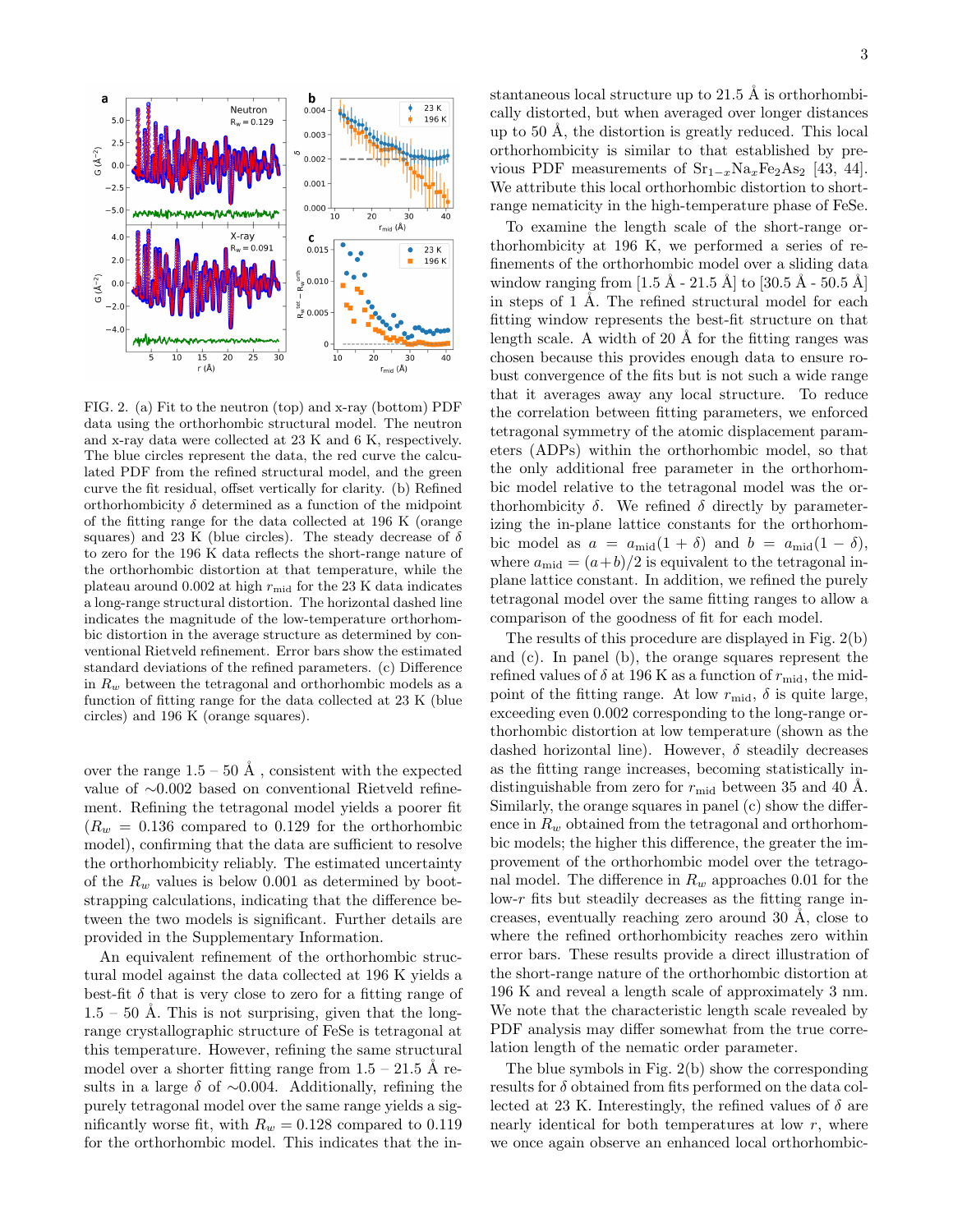ity that decreases as the fitting range is increased. Beyond about  $r_{\text{mid}} = 30$  Å, the low-temperature value of  $\delta$  plateaus at the expected value corresponding to the long-range distortion of the average structure. Likewise, the blue circles in Fig. 2(c) mark the difference in  $R_w$ between the tetragonal and orthorhombic models as a function of fitting range, showing a steady decrease from about 0.015 at low r to a plateau around 0.003 at high r. The enhanced short-range orthorhombicity may suggest a scenario of incomplete nematic ordering with significant nematic fluctuations persisting even at 23 K.

The neutron PDF results presented so far establish the existence of a short-range, instantaneous orthorhombic distortion correlated over approximately 3 nm that exists well into the high-temperature tetragonal phase, as well as locally enhanced orthorhombicity on a similar length scale deep in the nematically ordered state. To obtain a more complete temperature dependence of the local structure, we turn to the x-ray PDF data, which were collected between 6 K and 300 K in steps of 6 K. A representative x-ray PDF fit is shown in Fig.  $2(a)$ , for which the orthorhombic model (shown) yields  $R_w =$ 0.091 compared to 0.096 for the tetragonal model (not shown). For the PDF data collected at each temperature, we performed the same type of sliding-range fits done for the neutron data. The output of this procedure was a set of best-fit orthorhombic and tetragonal structural models corresponding to a dense  $(r_{\text{mid}}, T)$  grid.

In Fig.  $3(a)$ , we present a grayscale plot showing the refined value of  $\delta$  as a function of  $r_{\text{mid}}$  and T, with the brightness corresponding to the value of  $\delta$  as quantified by the color bar. This plot provides a visual representation of the evolution of the local orthorhombic distortion with temperature. The distortion is nonzero even at 300 K, but extends only up to fitting ranges with  $r_{\rm mid}$  between 15 and 20 Å. Over longer real-space distances, the refined orthorhombicity is zero. As the temperature is lowered,  $\delta$  remains nonzero to increasingly high  $r_{\text{mid}}$ . Indeed, below 200 K, even the longest fitting range of  $30.5 - 50.5$  Å yields nonzero  $\delta$ . We were unable to conduct reliable fits over longer  $r$  ranges due to the significant damping of the PDF data beyond  $\sim 50$  Å originating from limited Q resolution in the raw diffraction data. The average uncertainty of the refined value of  $\delta$ is  $5.2 \times 10^{-4}$ .

We illustrate the growth of the orthorhombic distortion in Fig. 3(b), which displays the temperature dependence of the estimated orthorhombic length scale (defined here as the value of  $r_{\text{mid}}$  of the fitting range for which  $\delta$  first reaches zero within the error bars). We see a steady increase as the temperature is lowered until 200 K, below which the characteristic length scale exceeds the feasible range of the experimental data, so no additional points have been plotted. The dashed gray curve is a guide to the eye illustrating the trend with temperature. This is also represented as the white dashed curve in Fig. 3(a).



FIG. 3. (a) Grayscale plot of the orthorhombicity  $\delta$  determined from x-ray PDF analysis of FeSe. The horizontal axis represents the midpoint of the fitting window, the vertical axis temperature. The white dashed curve represents an estimate of the length scale of nematic correlations. (b) Characteristic length scale of the local orthorhombic distortion in FeSe as a function of temperature. Below 200 K, the length scale exceeds the sensitivity of the PDF data. The gray dashed curve is a guide to the eye, corresponding to the white dashed curve in (a).

As the temperature is lowered below  $T_s = 90 \text{ K}, \delta$  increases in magnitude in the high- $r$  range, while the low- $r$ range remains relatively unchanged. As with the neutron PDF data, the low-r orthorhombicity is enhanced relative to that at high- $r$ , with a similar relaxation length of  $\sim$ 30 Å. We note that the values of  $\delta$  obtained from the x-ray PDF data are systematically slightly lower than those obtained from the neutron data, which is most likely a consequence of the lower real-space resolution of the x-ray data and/or a difference in time scale sensitivity between the two measurements resulting from differing effective energy integration windows. The rand T-dependent behavior of the refined  $\delta$  values is confirmed by the refined ADP values, as discussed in the Supplementary Information.

Taken together, the results of the x-ray PDF analysis confirm and extend the neutron PDF results, establishing the existence of a nanometer-scale orthorhombic distortion of the instantaneous local atomic structure that survives well into the high-temperature tetragonal phase. This local distortion, a manifestation of nematic fluctuations, grows in correlation length as the temperature is lowered toward the long-range nematic ordering tem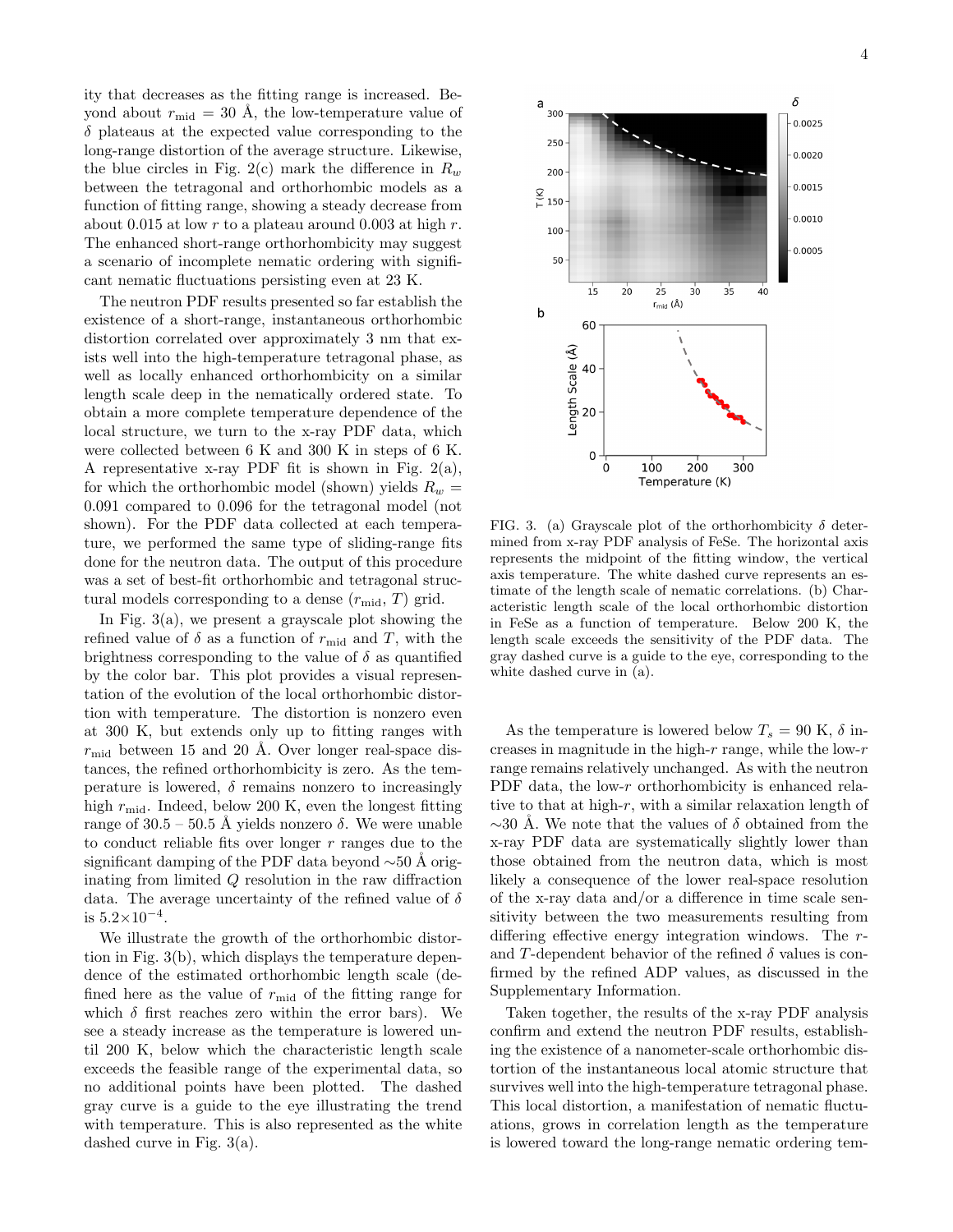perature  $T_s$ . Moreover, it persists below  $T_s$  in the form of an enhanced orthorhombic distortion at low r compared to high r, with an approximate relaxation length of 30 Å until it reaches the magnitude of the long-range distortion.

The PDF analysis reported here represents direct evidence of short-range, instantaneous orthorhombic distortions of the FeSe lattice, and further provides quantitative insights into the amplitude, length scale, and temperature dependence of these fluctuations. The robustness of these fluctuations at elevated temperatures is especially notable. Although we conducted no measurements above 300 K, extrapolation of the lengthscale trend in Fig. 3(b) suggests that these fluctuations may persist up to temperatures as high as 500 – 600 K. Interestingly, this is qualitatively consistent with the 50-meV (580 K) splitting of the  $d_{xz}$  and  $d_{yz}$ bands at low temperature revealed by photoemission spectroscopy, which reflects the underlying nematic energy scale in FeSe [16, 17, 25]. In this sense, the presence of local nematic symmetry breaking at room temperature and above may be a natural consequence of the large nematic energy scale in FeSe.

The present results are quite similar to those from an earlier PDF analysis of  $Sr_{1-x}Na_xFe_2As_2$ , which established the presence of short-range orthorhombic distortions on a length scale of 2-3 nm up to temperatures as high as 500 K in undoped  $SrFe<sub>2</sub>As<sub>2</sub>$  [43, 44]. The similarities confirm the relevance of robust local orthorhombicity attributable to nematic fluctuations across multiple families of FeSCs. Further systematic PDF characterization of short-range orthorhombicity in other iron pnictide and chalcogenide systems will likely prove to be illuminating in the ongoing effort to establish the origin of nematicity and its connection to superconductivity. In particular, comparing the characteristic length scale and temperature dependence of the short-range orthorhombicity, or equivalently, nematicity revealed by PDF with the corresponding attributes of other fluctuating electronic degrees of freedom probed by complementary techniques, such as inelastic neutron scattering, will be highly informative. Earlier inelastic neutron scattering studies of the antiferromagnetic spin fluctuations in FeSe already provide significant insight into the interplay between spin and nematic fluctuations [20, 24], motivating future work focused on the real-space extent and temperature dependence of the fluctuating antiferromagnetism.

We note that during the preparation of this manuscript, we became aware of a similar work involving x-ray PDF analysis of FeSe that appeared on the arXiv preprint server [53]. The conclusions between the two works are largely consistent.

## Acknowledgements

We acknowledge Dung-Hai Lee, Ming Yi, and Yu Song for valuable discussions. We thank Dave Keen for his assistance with the neutron PDF experiments at ISIS and Milinda Abeykoon and Eric Dooryhee for their help with the x-ray PDF work at NSLS-II. Work at Lawrence Berkeley National Laboratory was funded by the U.S. Department of Energy, Office of Science, Office of Basic Energy Sciences, Materials Sciences and Engineering Division under Contract No. DE-AC02- 05-CH11231 within the Quantum Materials Program (KC2202). Q. W. and J. Z. were supported by the Innovation Program of Shanghai Municipal Education Commission (grant number 2017-01-07-00-07-E00018), the National Natural Science Foundation of China (grant number 11874119), the Ministry of Science and Technology of China (Program 973: 2015CB921302), and the National Key R&D Program of the MOST of China (grant number 2016YFA0300203). Use of the National Synchrotron Light Source II at Brookhaven National Laboratory, was supported by DOE-BES under Contract No. DE-SC0012704.

- <sup>∗</sup> benfrandsen@byu.edu
- [1] J. Paglione and R. L. Greene, Nat. Phys. 6, 645 (2010).
- [2] R. Fernandes, A. Chubukov, and J. Schmalian, Nat. Phys. 10, 97 (2014).
- [3] H. Hosono and K. Kuroki, Physica C **514**, 399 (2015), superconducting Materials: Conventional, Unconventional and Undetermined.
- [4] Q. Si, R. Yu, and E. Abrahams, Nat. Rev. Mats. 1, 16017 (2016).
- [5] T. Shibauchi, A. Carrington, and Y. Matsuda, Annu. Rev. Condens. Matter Phys. 5, 113 (2014).
- [6] X. Chen, P. Dai, D. Feng, T. Xiang, and F.-C. Zhang, Natl. Sci. Rev. 1, 371 (2014).
- [7] S. Lederer, Y. Schattner, E. Berg, and S. A. Kivelson, Phys. Rev. Lett. 114, 097001 (2015).
- [8] A. E. Böhmer and C. Meingast, C. R. Phys. 17, 90 (2016).
- [9] H.-H. Kuo, J.-H. Chu, J. C. Palmstrom, S. A. Kivelson, and I. R. Fisher, Science 352, 958 (2016).
- [10] A. V. Chubukov, M. Khodas, and R. M. Fernandes, Phys. Rev. X 6, 041045 (2016).
- [11] K. Matsuura, Y. Mizukami, Y. Arai, Y. Sugimura, N. Maejima, A. Machida, T. Watanuki, T. Fukuda, T. Yajima, Z. Hiroi, K. Yip, Y. Chan, Q. Niu, S. Hosoi, K. Ishida, K. Mukasa, S. Kasahara, J.-G. Cheng, S. Goh, Y. Matsuda, Y. Uwatoko, and T. Shibauchi, Nat. Commun. 8, 1143 (2017).
- [12] R. M. Fernandes and A. V. Chubukov, Rep. Prog. Phys. 80, 014503 (2017).
- [13] S. Lederer, Y. Schattner, E. Berg, and S. A. Kivelson, Proc. Natl. Acad. Sci. USA 114, 4905 (2017), http://www.pnas.org/content/114/19/4905.full.pdf.
- [14] S. Margadonna, Y. Takabayashi, M. T. McDonald, K. Kasperkiewicz, Y. Mizuguchi, Y. Takano, A. N. Fitch, E. Suard, and K. Prassides, Chem. Commun. , 5607 (2008).
- [15] E. Pomjakushina, K. Conder, V. Pomjakushin, M. Bendele, and R. Khasanov, Phys. Rev. B 80, 024517 (2009).
- [16] K. Nakayama, Y. Miyata, G. N. Phan, T. Sato, Y. Tanabe, T. Urata, K. Tanigaki, and T. Takahashi, Phys.